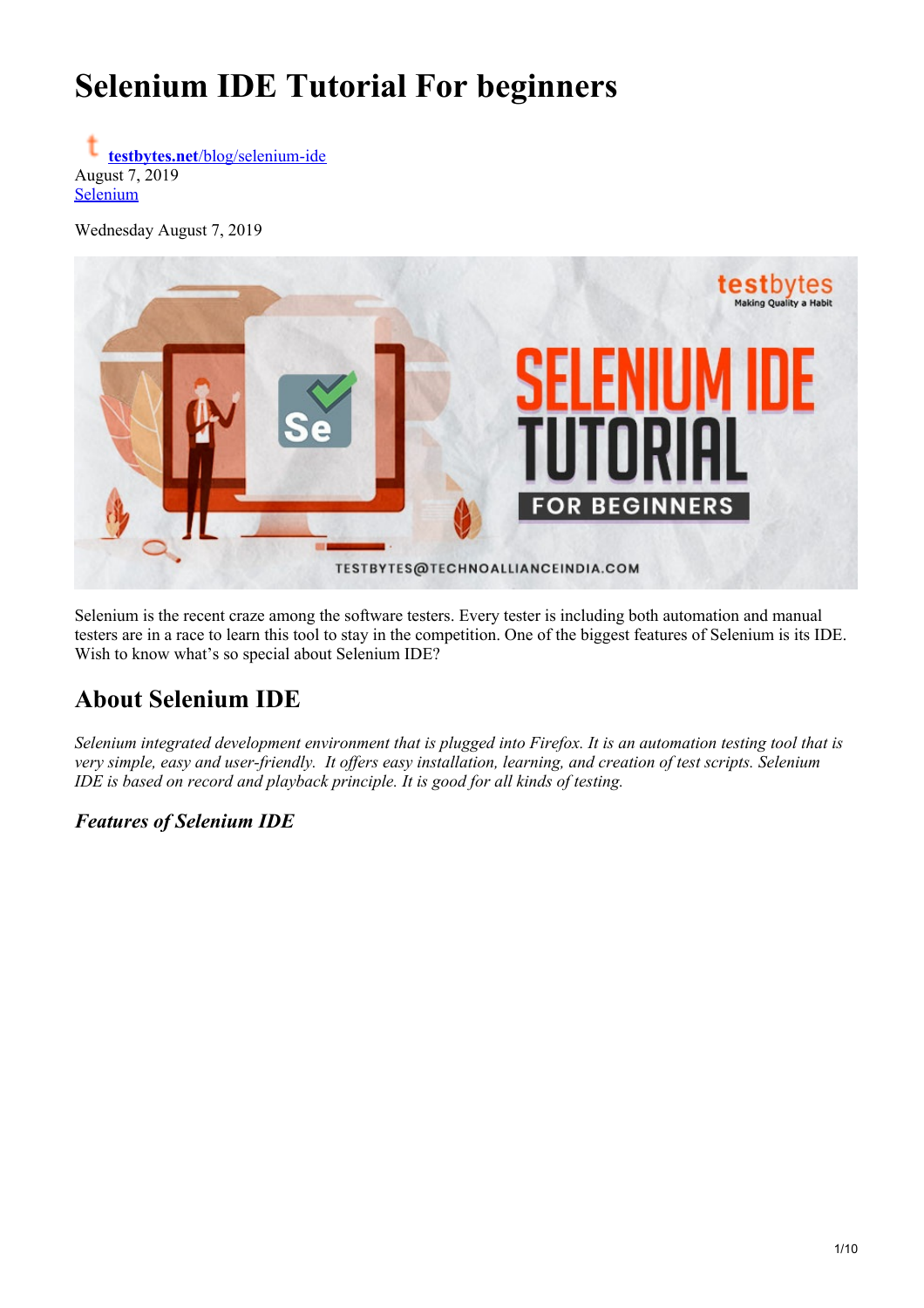| Menu Bar -       | Selenium IDE *  | O<br>图 i                              |             |        |                                   |  |  |  |
|------------------|-----------------|---------------------------------------|-------------|--------|-----------------------------------|--|--|--|
|                  | Tests -         | 37 <sub>o</sub><br>Õ۰<br>$D = D$<br>÷ | Tool Bar    |        | ■ Start/Stop<br>$\bullet$         |  |  |  |
|                  | Search tests    | Q.<br>Playback base URL               | Address Bar |        | <b>Recording Button</b><br>$\sim$ |  |  |  |
|                  | First Test Case | Command                               | Target      | Value  |                                   |  |  |  |
|                  |                 |                                       |             |        |                                   |  |  |  |
|                  |                 |                                       |             |        |                                   |  |  |  |
|                  |                 |                                       |             |        |                                   |  |  |  |
|                  |                 |                                       |             |        |                                   |  |  |  |
|                  |                 |                                       |             |        |                                   |  |  |  |
| <b>Test Case</b> |                 |                                       |             |        |                                   |  |  |  |
| Pane             |                 |                                       |             |        | <b>Test Script</b>                |  |  |  |
|                  |                 |                                       |             |        | <b>Editor Box</b>                 |  |  |  |
|                  |                 | Command                               |             | $\sim$ |                                   |  |  |  |
|                  |                 | Target                                |             | RQ     |                                   |  |  |  |
|                  |                 | Value                                 |             |        |                                   |  |  |  |

Selenium is widely used automation testing tool and offers extensive features. Some of the common features of *Selenium IDE are:*

- *It of ers easy and simple record and playback features*
- *Supports Intelligent field selection*
- *Auto completion of Selenium commands*
- *Walk through tests*
- *Easy Debugging capabilities*
- *Easy setting of breakpoints*
- *Save tests as HTML, Ruby, Python, C# scripts, or any other format*
- *Supports Selenium user-extensions.js*
- *Supports automatic assertion of title for all pages*
- *Supports easy customization*
- *Does not require programming skills*

# **The drawback of Selenium IDE**

Selenium IDE is a Firefox plug-in hence it supports only Firefox and the test scripts Created in Selenium IDE *can only be executed in Firefox browser.*

#### *Downloading and Installing Selenium IDE*

Now when we have a good idea on what is Selenium IDE, let us move to the next step of Downloading and *Installing Selenium IDE.*

To download Selenium IDE you need to have Mozilla Firefox, if you have it well and good if you don't have it, *download it.*

#### *Steps to download and install Selenium IDE*

1) Launch *Mozilla Firefox* Browser.

2) Open Selenium IDE Add-ons page by typing URL: [https://addons.mozilla.org/en](https://addons.mozilla.org/en-US/firefox/addon/selenium-ide/)us/firefox/addon/selenium-ide/ in your browser. Next *Click* on *Add to Firefox* button.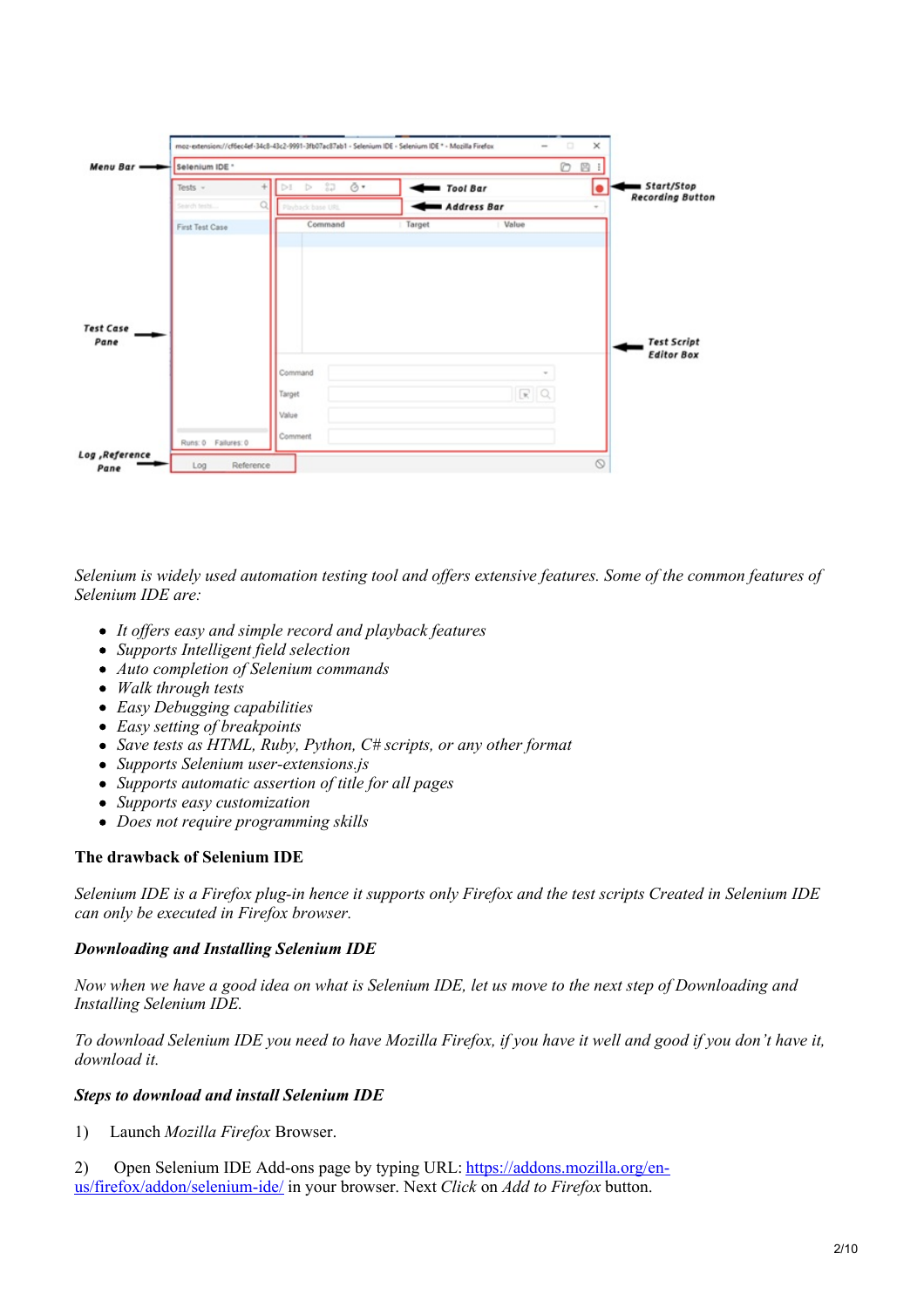

**3)** You will get a popup asking for your permission to install Selenium IDE Add-ons or not. *Click the Install button over the popup.*

| Selenium IDE - Add-ons for Fire X                             | $\div$                                                                                                                                                                                                                                                                                     |             |                  |                |
|---------------------------------------------------------------|--------------------------------------------------------------------------------------------------------------------------------------------------------------------------------------------------------------------------------------------------------------------------------------------|-------------|------------------|----------------|
| $\rightarrow$<br>C                                            | <b>1 3 Mozilla Foundation (US)</b><br>https://addons.mozilla.or                                                                                                                                                                                                                            | Π           |                  | Q Search       |
| <b>Getting Started</b><br><b>C</b> Most Visited<br>Firefox Ad | G<br>Add Selenium IDE?<br>Se<br>It requires your permission to:<br>· Access your data for all websites<br>. Download files and read and modify the browser's<br>download history<br>· Display notifications to you<br>· Access browser tabs<br>· Access browser activity during navigation | ore $ \vee$ |                  |                |
| $s_{e}$                                                       | Add<br>Cancel                                                                                                                                                                                                                                                                              |             |                  | Experimental L |
| Selenium IDE<br>by Selenium                                   |                                                                                                                                                                                                                                                                                            |             |                  |                |
|                                                               | Selenium IDE is an integrated development environment for Selenium tests. It is<br>implemented as a Firefox extension, and allows you to record, edit, and debug tests.                                                                                                                    |             | + Add to Firefox |                |

4) Firefox will then install Selenium IDE software and you will get a popup asking you to restart the Firefox. Click the restart button. The Selenium installation will now be reflected on your browser.

5) After you restart you ur browser you can find the selenium IDE under the tools menu list present at the top bar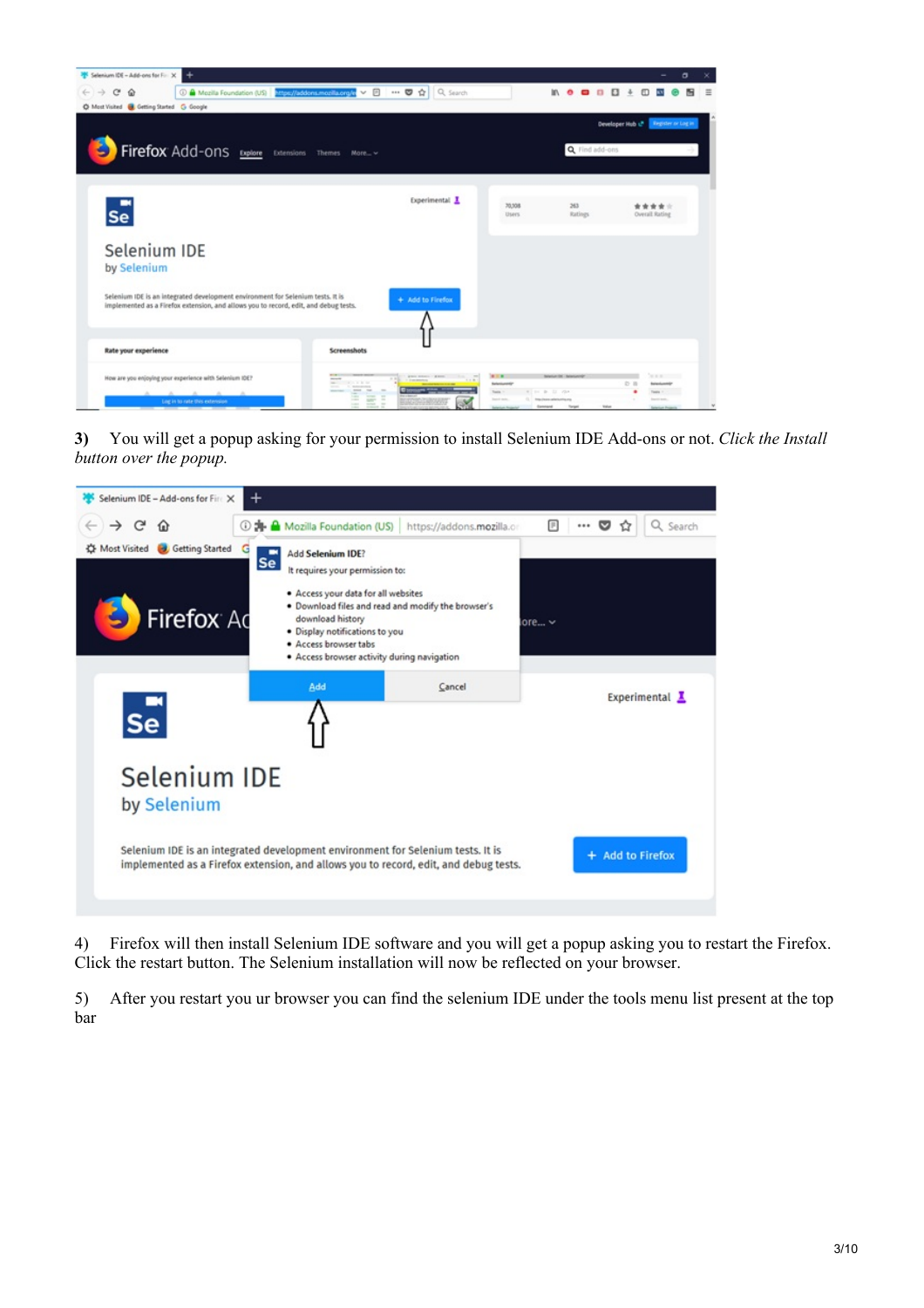|                                    |                        |                     |                |                 |  |                                |           | σ  | ×        |
|------------------------------------|------------------------|---------------------|----------------|-----------------|--|--------------------------------|-----------|----|----------|
| Q Search                           |                        | IN O BO B U L ED KV |                |                 |  |                                | $\bullet$ | sē | $\equiv$ |
|                                    |                        |                     |                | Developer Hub で |  | <b>Register or Log in</b>      |           |    | ^        |
|                                    |                        |                     | Q Find add-ons |                 |  |                                |           |    |          |
|                                    |                        |                     |                |                 |  |                                |           |    |          |
| $i$ ental $\underline{\mathbf{I}}$ | 70,108<br><b>Users</b> | 263                 | Ratings        |                 |  | *****<br><b>Overall Rating</b> |           |    |          |
|                                    |                        |                     |                |                 |  |                                |           |    |          |

6) Click on selenium ide your selenium ide will launch

# **Sections of SeleniumIDE**

Selenium IDE is divided into different sections. Before start working on it, you must know about these categories:

# *Menu Bar*

present at the uppermost of the Selenium IDE window. The menu bar consists of five sub-modules.

**File Menu:** File Menu *Create, Save and Export Test Case and Test Suite of Selenium IDE.* You can open the file menu by pressing  $Alt + F$ , or by clicking on *the File* menu.

Under File menu you can find:

- *New Test Case: It creates a new blank Test Case*
- *Open: It Open already saved Test Cases.*
- *Save Test Case: Saves the opened Test case.*
- *Save Test Case As: Saves opened Test Case in a specific location and has a specific name.*
- *Export Test Case As: Assists exporting test cases in various languages like Ruby/Python/Java/C# in both Selenium Remote Control and Selenium WebDriver Format.*
- *Recent Test Cases: Returns a list of few last saved Test Cases.*
- *Add Test Case: Search test cases and merge them to the currently opened test case.*
- *Properties: returns the properties opened test case.*
- *New Test Suite: creates a blank Test Suite*
- *Open Test Suite: Opens existing Test Suite.*
- *Save Test Suite: Saves opened Test Suite.*
- *Save Test Suite As: Saves opened Test Suite in a specific location and has a specific name.*
- *Export Test Suite As: Assists exporting test Suite in various languages like Ruby/Python/Java/C# in both Selenium Remote Control and Selenium WebDriver Format.*
- *Recent Test Suites: Returns a list of few last saved Test Suite.*

# *Default Interface of Selenium IDE*

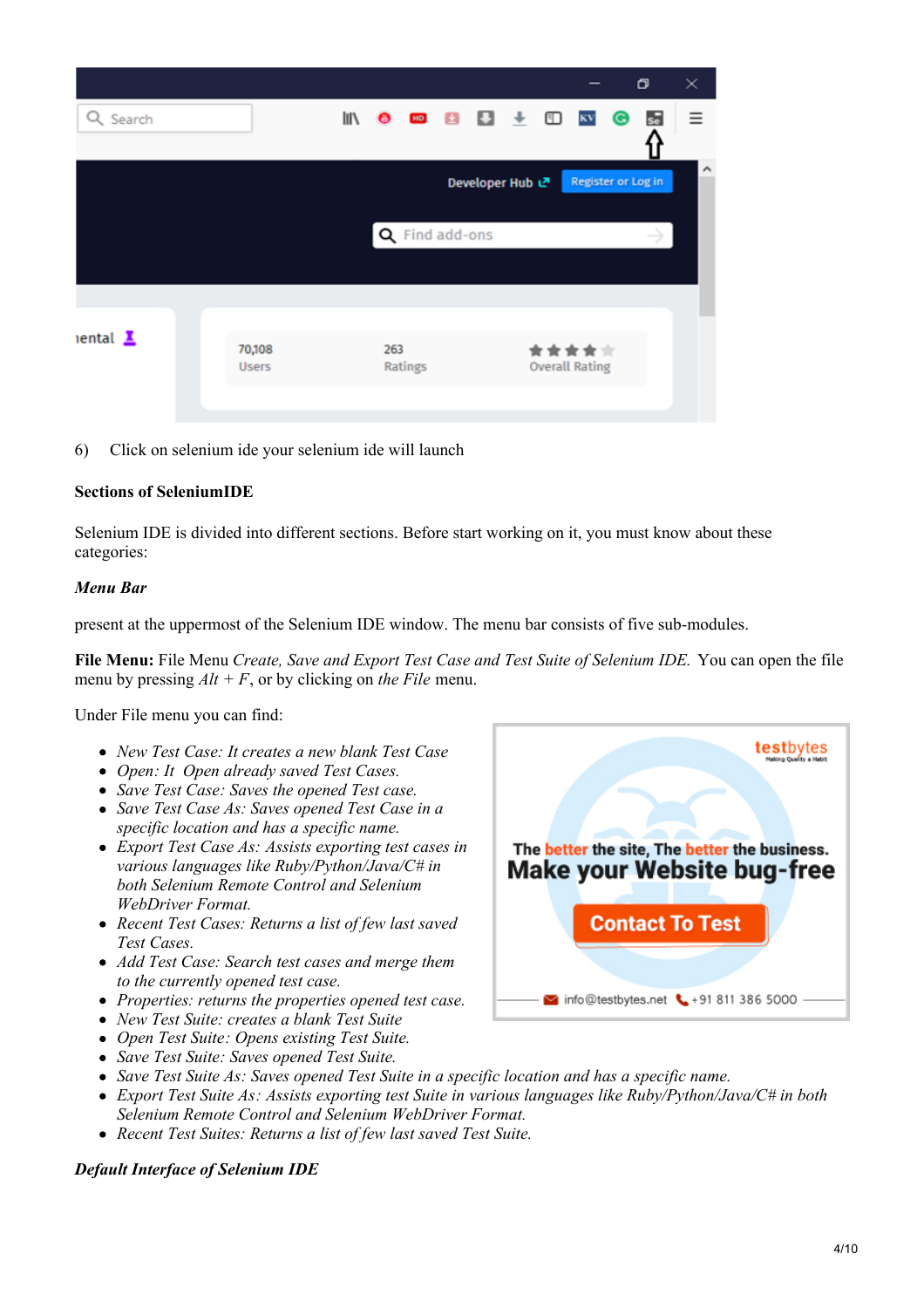| $\times$<br>$\Box$<br>moz-extension://cf6ec4ef-34c8-43c2-9991-3fb07ac87ab1 - Selenium IDE - Untitled Project* - Mozilla Firefox |                                       |             |                   |         |  |  |  |
|---------------------------------------------------------------------------------------------------------------------------------|---------------------------------------|-------------|-------------------|---------|--|--|--|
| D<br><b>Untitled Project*</b>                                                                                                   |                                       |             |                   |         |  |  |  |
| $^{+}$<br>Tests $-$                                                                                                             | និង<br>Ō.<br>$\triangleright$<br>⊳≣   |             |                   |         |  |  |  |
| Q<br>Search tests                                                                                                               | Playback base URL                     |             |                   | ÷       |  |  |  |
| Untitled                                                                                                                        | Command                               | Target<br>٠ | Value             |         |  |  |  |
| Failures: 0<br>Runs: 0                                                                                                          | Command<br>Target<br>Value<br>Comment |             | ÷<br>$\mathbb{R}$ |         |  |  |  |
| Reference<br>Log                                                                                                                |                                       |             |                   | $\circ$ |  |  |  |
|                                                                                                                                 |                                       |             |                   |         |  |  |  |

**Edit Menu:** *Edit Menu helps to Cut Copy Paste and Insert Command in Selenium IDE Test.* You can open the Edit menu by pressing  $Alt + E$ , or by clicking on *the Edit* menu.

Under Edit Menu you can find:

- *Undo: last action or few last performed actions are undone*
- *Redo: Re-do the last undone action or series of last undone actions.*
- Cut: Copies and removes the selected command or test step from current location to some other location in *the test.*
- Copy: Copies selected command or test step from current location to some other location in the test. But it *does not remove the command from the previous locations.*
- *Paste: Pastes cut/copied command to a selected location in the test.*
- *Delete: Deletes the chosen command.*
- *Select All: Select all the commands in Test Step Pane.*
- *Insert New Command: Insert a row at a selected location to write new commands*
- *Insert New Comment: Insert a row at a selected location to write a new comment*

#### *Read also : [Selenium](https://www.testbytes.net/blog/selenium-4-features-and-updates/) 4: New Features and Updates*

**Actions Menu:** *Helps* us to learn *Options to Record Play Run And Debug Selenium IDE Test.*

- *Record: It Records the user actions on the webpage via FireFox Web Browser. While recording, the menu item keeps displaying a chack against items.*
- Play Entire test suite: it play-back/re-run every Test Case in the Test Case Pane, following top to bottom *approach.*
- *Play current test case: play-back the selected Test Case.*
- Play test Suites periodically: let the specified test suite to execute at specific times. It is the best way when test suits are required to be rerun periodically as it does not require any human intervention, once specified *it will rerun test cases automatically*
- *Toggle Breakpoint:allows you to specify one or more breakpoint(s) to forcefully break the execution at specified steps.*
- Set / Clear Start Point: it permits the testers to select a start point to start executing the test. It is important *for subsequent runs.*
- Pause / Resume: this enables the pausing and resuming of the test at any point between the test execution.
- Step: it permits to step through the playing-back of the test case. It is important for debugging purposes.
- *Execute this command: This allows testers to execute a particular command instead of executing the complete test case. It is important when testers want to see the behavior of any specific command*
- *Fastest/Faster/Slower/Slowest: it allows to set the execution speed from fastest to lowest concerning the*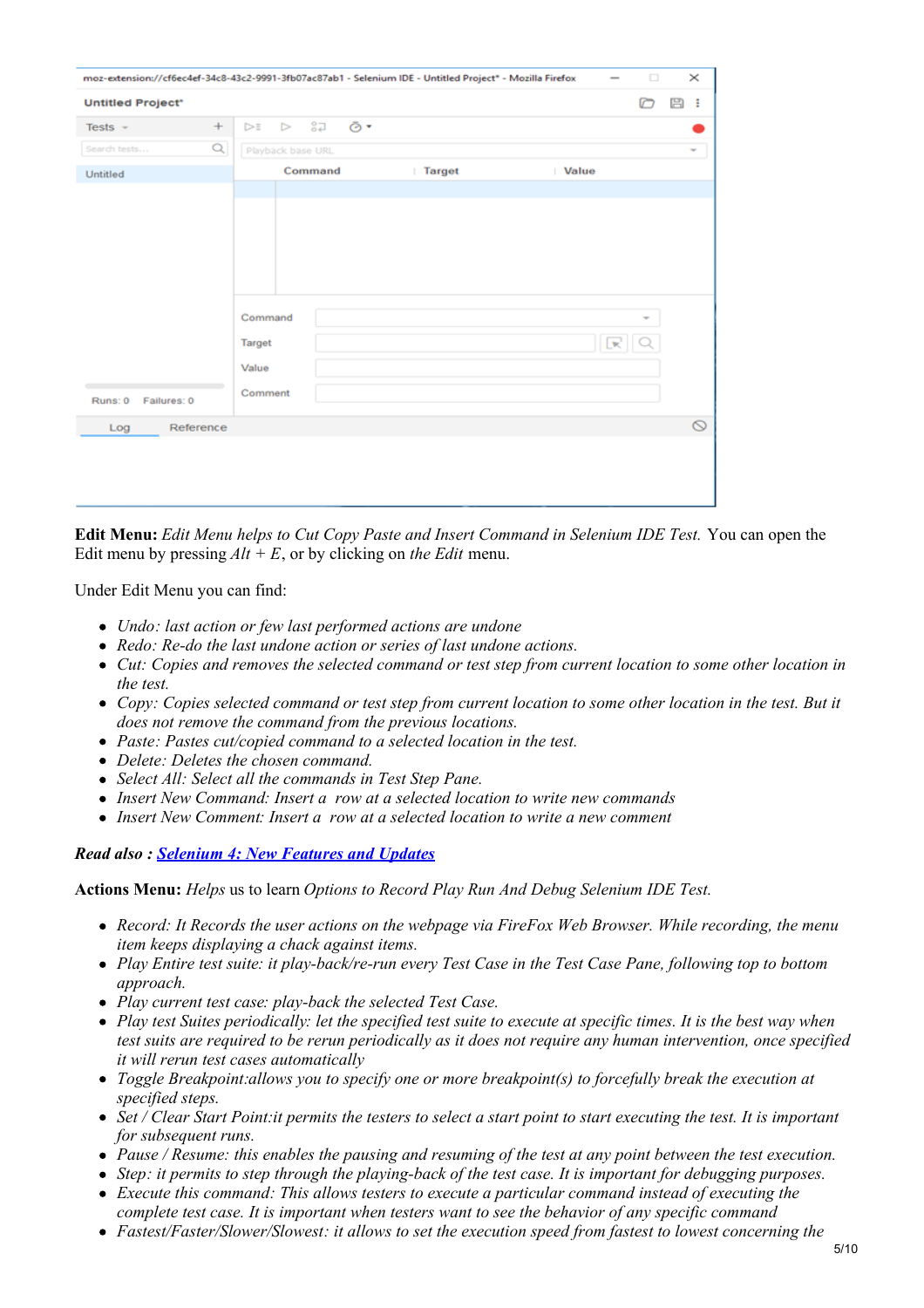Other categories available at Menu Bar are:

# **Options Menu and Help Menu**

## *Tool Bar*

The ToolBar includes *the Buttons that Control the execution* of test cases, for debugging the test cases, setting up the speed of the test, Stopping, Playing and Recording of test cases.

# *Test Case Pane*

*All the test cases* recorded by IDE are available in Test Case Pane. It can open more than one test case at the same time and supports easy shuffling between the test cases.

It also offers *Test Execution Result Summary including* entire Test Suite status, Total number of Test Executed, etc.

# *Test Case Pane*

| Demo Test *            |                       |                  |                          |                           |               |                      | D | B<br>÷ |
|------------------------|-----------------------|------------------|--------------------------|---------------------------|---------------|----------------------|---|--------|
| Tests $-$              | ÷<br>$\triangleright$ | $\triangleright$ | ி ∂∗                     |                           |               |                      |   |        |
| Search tests           | Q                     |                  | https://www.google.co.in |                           |               |                      |   | ٠      |
| JavaTpoint*            |                       |                  | Command                  | Target                    |               | Value                |   |        |
|                        | 1.                    | open             |                          |                           |               |                      |   |        |
|                        | $\overline{2}$        | type             |                          | id=Ist-ib                 |               | javatpoint tutorials |   |        |
|                        | 3.                    | send keys        |                          | id=Ist-ib                 | \${KEY_ENTER} |                      |   |        |
|                        | 4.                    |                  | mouse over               | $css=h3.r>a$              |               |                      |   | ÷      |
|                        | 5.                    |                  | mouse out                | $css=h3.r>a$              |               |                      |   |        |
|                        | 6.                    | click at         |                          | $cs \sinh 3$ . $r \geq a$ |               | 147,11               |   |        |
|                        | 7.                    |                  | mouse over               | css-img.imageright        |               |                      |   |        |
|                        | 8.                    |                  | mouse out                | css=img.imageright        |               |                      |   |        |
|                        |                       |                  |                          |                           |               |                      |   |        |
|                        |                       | Command          | type                     |                           | ۰             |                      |   |        |
|                        | Target                |                  | id=lst-ib                |                           | R   Q         |                      |   |        |
|                        | Value                 |                  | javatpoint tutorials     |                           |               |                      |   |        |
|                        | Comment               |                  |                          |                           |               |                      |   |        |
| Failures: 1<br>Runs: 1 |                       |                  |                          |                           |               |                      |   |        |

It is the place where*Test Case [Steps](http://toolsqa.com/selenium-ide/test-step-pane/) are recorded*. All the user actions are recorded in the order they are performed. It also allows the editing and changing of the test cases

# *Output Pane*

The bottom pane or the *Log [Pane](http://toolsqa.com/selenium-ide/log-pane/)* offers the following functions

- *Log,*
- *Reference,*
- *UI-Element, and*
- *Rollup*

The function performed depend upon which tab is selected.

# *Record the Selenium IDE Test Case.*

- 1. Launch Firefox Selenium IDE. Type the URL*.* Click *the Record* button, a red button on the top right corner. It will record Test Cases.
- 2. In Firefox, type the same URL as in step 1. Firefox will take you the related webpage.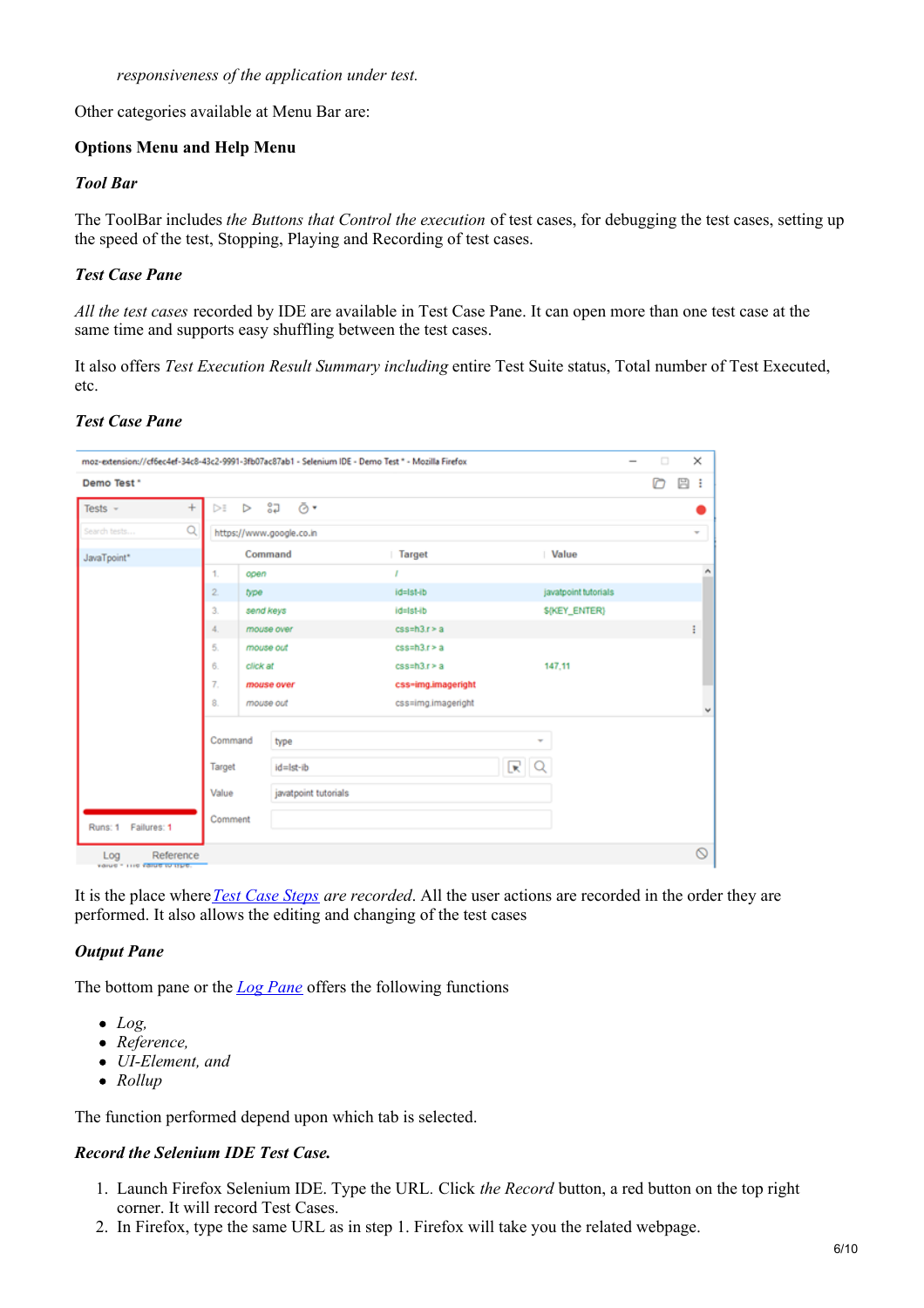- 3. Right click anywhere on this page, you will get Selenium IDE context menu. In the context menu go to *Show Available Commands> Web Page Name.*
- 4. Click on MyAccount
- 5. Enter UserName and Password and then click on log in button.
- 6. To stop the recording click the record button again. Click on *the Table* tab and you will be able to see the recorded commands.
- 7. Click on the *Source* tab to see *HTML Code.*

*Read also : 11 Awesome Selenium [Alternatives](https://www.testbytes.net/blog/selenium-alternatives-for-testers-in-2019/) For Testers in 2019*

## **Save** *the Selenium IDE Test Case.*

1. To save a test case go to File Menu and click on *Save Test Case As*.

*File -> Save Test Case As*.

- 2. Choose the desired location and give your file a name and click on Save.
- 3. You can see the name of the saved test case on the left-hand side.
- 4. The file will be saved as HTML.

#### **PlayBack Selenium IDE Test Script**

Open a new tab Firefox. Click *the Play* button in Selenium IDE. It will execute the previously recorded tests.

#### **Selenium Commands**



Selenium commands or *Selenese* are a set of test cases that are deployed to test web applications using Selenium.

Selenium commands are of three types:

# **Actions**

*Actions* commands control the state of the application. Operations under action commands are:

- 1. *type this box*,
- 2. *click this link*
- 3. *select option*.

Some of these commands can be suffixed with*AndWait* like *clickAndWait*, *typeAndWait*. This prompts Selenium to wait until the web page is loaded. If these commands fail, the existing test is stopped.

#### **Accessors**

These commands automatically create Assertions and inspect the state of the application.

#### **Assertions**

They inspect the state of the application adapts to what is anticipated.

They can be further divided into three categories:

- *Assert:*
- *Verify:*
- *WaitFor:*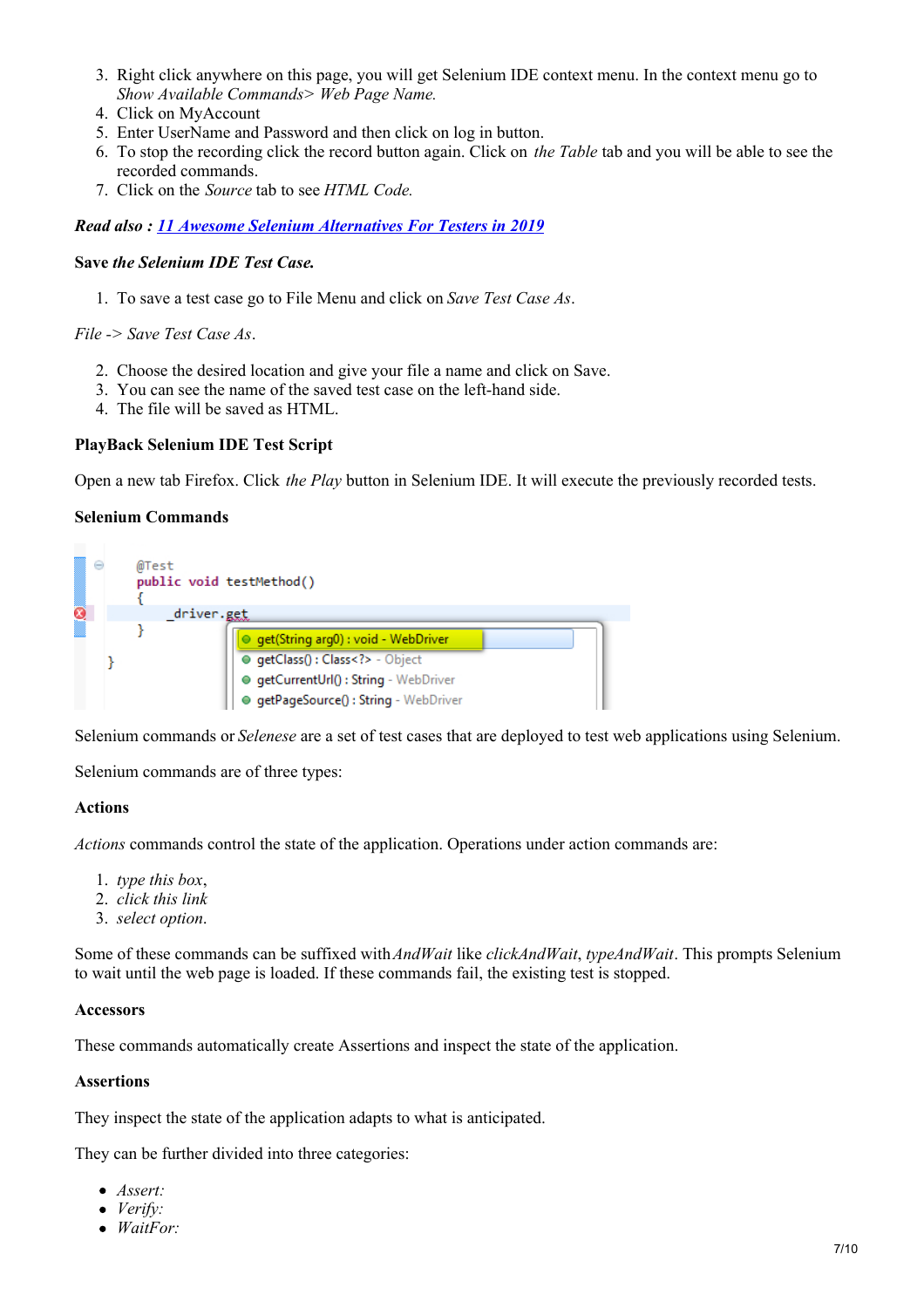*Some of the Commonly used commands in Selenium IDE:*

- *type: Set the value of the input field*
- *open: Opens a web page through the given URL.*
- *click: clicks on checkbox, link, button or radio button.*
- clickAndWait: When you click on the checkbox, link, button or radio button, and a new page is loaded it *calls waitForPageToLoad.*
- *select: It select an option drop-down.*
- *selectFrame: It is used to select a frame from the present window.*
- *verify title/assert title: Authenticates an anticipated page title.*
- *verifyElementPresent: Confirms if the*
- *indicated element is present on the page.*
- *highlight: Altersthe backgroundColor of the indicated element*.
- *pause: Wait for the indicated time period*
- *echo: Prints indicated message in your Selenium command tables.*

#### **What are Locators?**

Locators in Selenium IDE are used to find and match the elements in the web page that are required to communicate with. The use of right locator promises faster, more trustworthy and low maintenance tests. But choosing the right locators can sometimes become a challenging task.

#### **Locators in selenium IDE**



Locators tell on which GUI elements do Selenium IDE needs to operate on. The correct identification of the locators is very important and it is equally challenging.

There are many commands in Selenium IDE that does not require Locators, but most the commands do require locators. The locators to be used depends on the AUT.

The various types of locator are:

#### *Locator: ID*

It is the common way to locate different elements as every element has a unique ID.

#### **Target Format:** id=*id of the element*

*Consider any test app, let it be Facebook.*

- *Check the "Email" text box* using Firebug and note down Locator: ID
- Launch Selenium IDE and write "id=(Locator ID you retrieved in the first step)" in the Target box. When you click on the Find button next to the target box, the "Email ID" text box will be emphasized with a yellow and green border. This means that Selenium IDE has located the "Email ID" text box correctly.

#### *Locator: Name*

Locator name is quite similar to Locator: ID. The only difference is that here we use name instead of ID.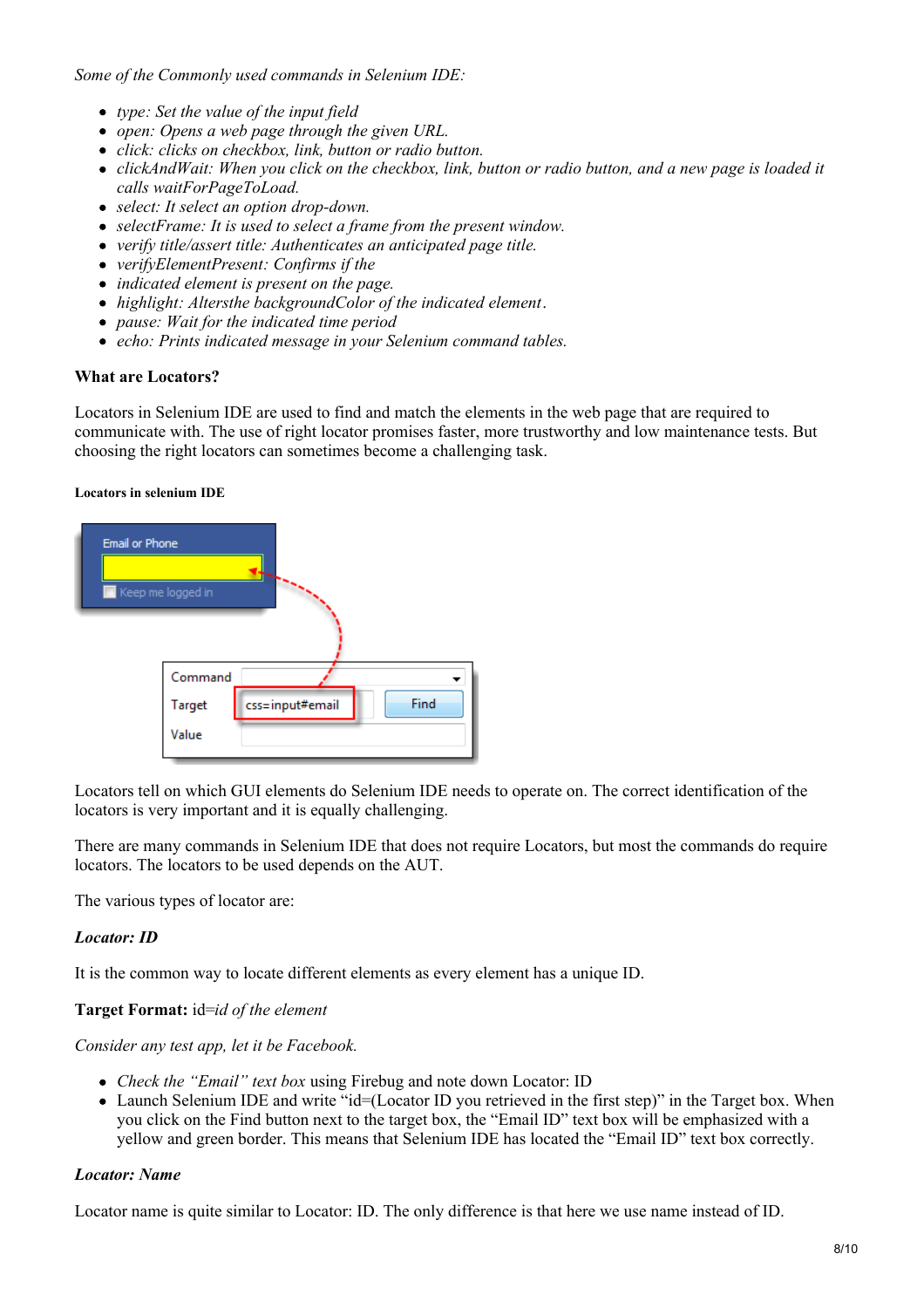## **Target Format:** name=*name of the element.*

*Consider any test app, let it be Facebook.*

- *Check the "Email" text box* using Firebug and note down Locator: Name
- Launch Selenium IDE and write "Name=(Locator name you retrieved in the first step)" in the Target box. When you click on the Find button next to the target box, the "Email ID" text box will be emphasized with a yellow and green border. This means that Selenium IDE has located the "Email ID" text box correctly.

# *Locator: Link*

This locator is used for hyperlink texts. It can be used by beginning the target with "link=" tailed by hyperlink text.

# **Target Format**: link=*link\_text*

Consider any web app as a text app.

- *Check any element that has a hyperlink text and* using Firebug and notes down Link Text
- Launch Selenium IDE and write "Link =(Link Text you retrieved in the first step)" in the Target box. When you click on the Find button next to the target box, the corresponding text box will be emphasized with a yellow and green border. This means that Selenium IDE has located the element correctly.



# *Locator: CSS*

CSS Selectors are though a complex method to locate elements on a web page, but they are the most preferred method of locating elements in advanced Selenium as they can even detect elements that have no name or no ID.

CSS Selectors are also string patterns That has the ability to recognize an element based on its arrangement of HTML tag, id, class, and attributes. CSS Selectors have many formats, but the most common are:

- Tag and ID
- Tag and class
- Tag and attribute
- Tag, class, and attribute
- Inner text

# *Locator: Xpath*

XPath is a language for navigating DOM (document object model) of a web page. It can locate any element on the web page and is hence the most potent and supple locator.

Some of the Firefox Add-ons that can help in finding XPath of an element:

#### *Locator: DOM*

The Document Object Model is an HTML document that can be accessed using JavaScript. It uses hierarchical dotted notation to locate an element on the page.